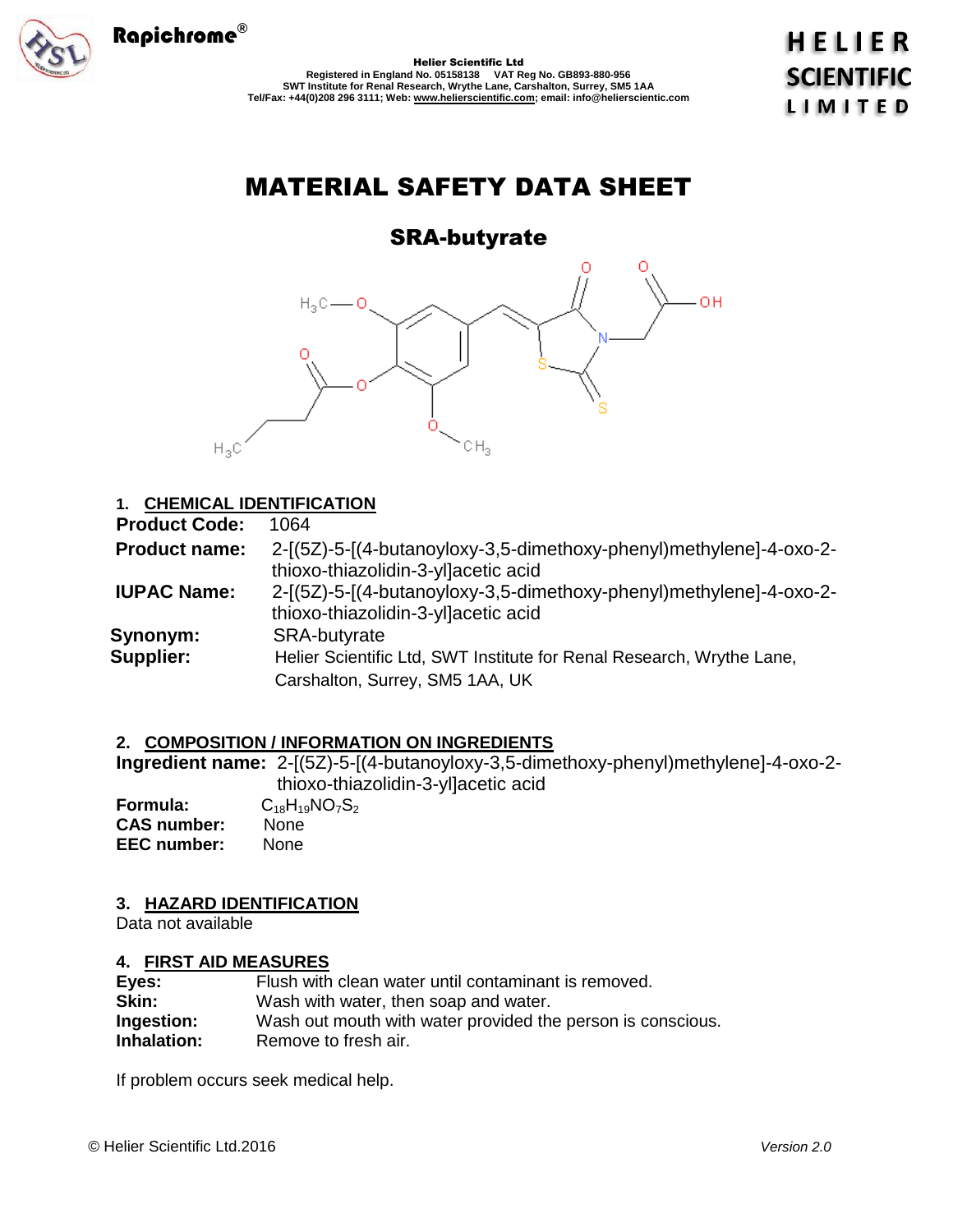#### Helier Scientific Ltd **Registered in England No. 05158138 VAT Reg No. GB893-880-956 SWT Institute for Renal Research, Wrythe Lane, Carshalton, Surrey, SM5 1AA Tel/Fax: +44(0)208 296 3111; Web: www.helierscientific.com; email: info@helierscientic.com**

## **5. FIRE FIGHTING MEASURES**

Use dry powder, carbon dioxide, foam or water extinguishers. No special fire hazard in normal use. Possible hazardous combustion / decomposition products may be formed under fire conditions.

## **6. ACCIDENTAL RELEASE METHODS**

**Personal precautions:** Wear suitable eye protection, a dust mask and gloves. **Methods for cleaning up:** Sweep up and keep in a closed container for disposal. Clean the affected area with hot water.

#### **7. HANDLING AND STORAGE**

Handling: 1) Avoid contact with eyes and skin. 2) Avoid inhalation of dust.

**Storage:** To prevent deterioration, the product should be stored in tightly closed dark bottles/containers, in a freezer at -20 $\degree$ C or cold-room at  $4-8\degree$ C. The product may deteriorate if exposed to light and oxygen for prolonged periods.

## **8. EXPOSURE CONTROLS / PERSONAL PROTECTION**

**Control measures:** Use in a fume cupboard or under Local Exhaust Ventilation. **Respiratory precautions:** Suitable dust mask. **Hand precautions:** Rubber gloves. **Eye protection:** Safety glasses or goggles.

#### **9. PHYSICAL AND CHEMICAL PROPERTIES**

**Appearance:** Solid: Yellow powder.

#### **10. STABILITY AND REACTIVITY**

**Stability:** Slowly decomposes in the presence of air. **Materials to avoid:** Strong oxidising agents (e.g. fuming nitric acid).

#### **11. TOXICOLOGICAL INFORMATION**

No data yet available.

#### **12. ECOLOGICAL INFORMATION**

No data yet available.

#### **13. DISPOSAL CONSIDERATION**

Dispose according to local regulations or by incineration.

#### **14. TRANSPORTATION INFORMATION**

No special precautions.

#### **15. REGULARITY INFORMATION**

| <b>Risk phrases:</b>  | Caution-Substance not yet fully tested.                |
|-----------------------|--------------------------------------------------------|
| Safety phrases:       | Do not breathe dust. Avoid contact with skin and eyes. |
| <b>EINECS number:</b> | None.                                                  |
| <b>TSCA listed:</b>   | No.                                                    |